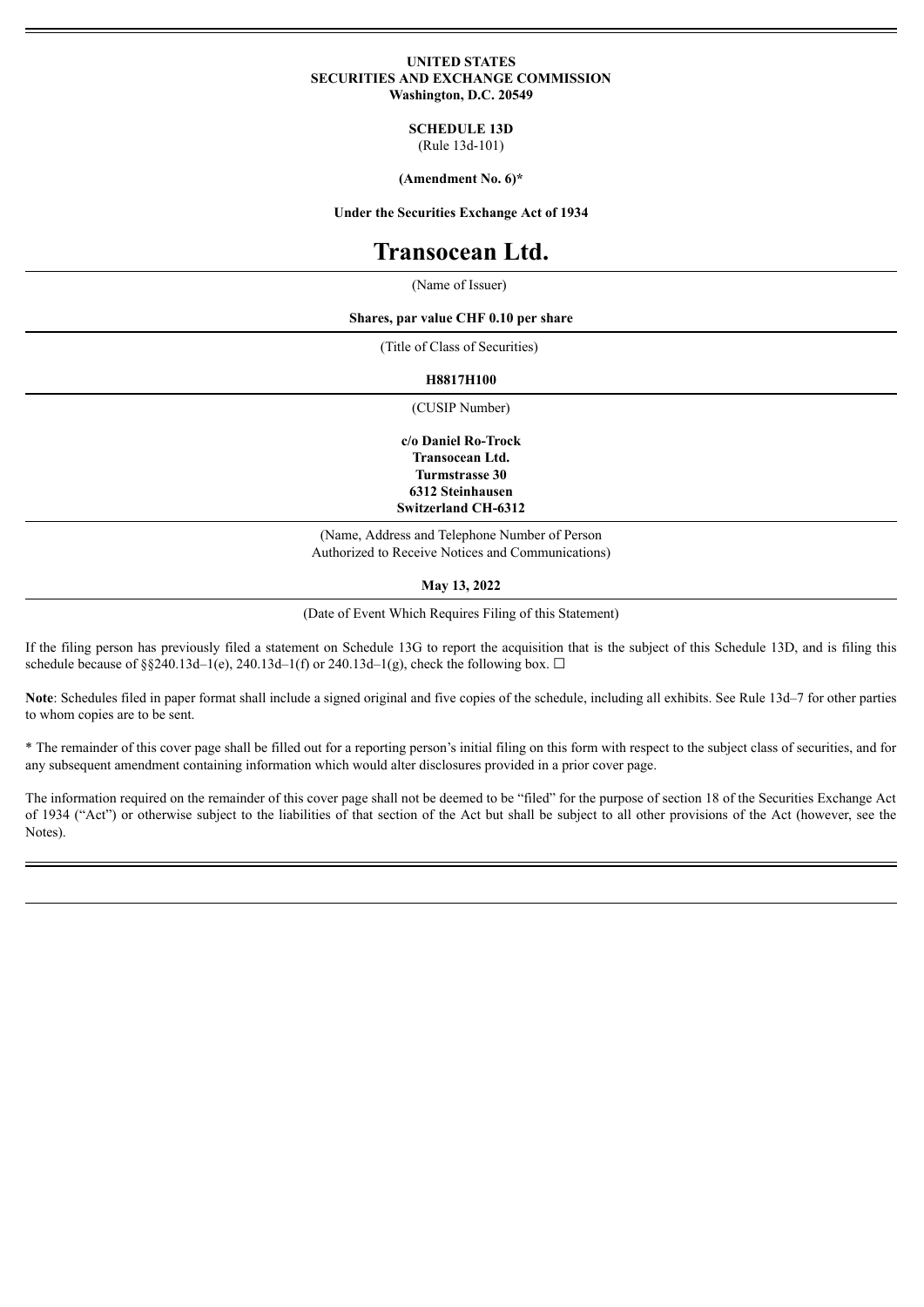| <b>CUSIP No. H8817H100</b>                                    |                                                                                                      |                                                                                                |  |  |  |  |
|---------------------------------------------------------------|------------------------------------------------------------------------------------------------------|------------------------------------------------------------------------------------------------|--|--|--|--|
| $\mathbf{1}$                                                  | Names of Reporting Persons<br>Frederik W. Mohn                                                       |                                                                                                |  |  |  |  |
| 2                                                             | Check the Appropriate Box if a Member of a Group (See Instructions)                                  |                                                                                                |  |  |  |  |
|                                                               | (a)                                                                                                  | $\Box$                                                                                         |  |  |  |  |
|                                                               | (b)                                                                                                  | $\boxtimes$                                                                                    |  |  |  |  |
| 3                                                             | SEC Use Only                                                                                         |                                                                                                |  |  |  |  |
| $\overline{4}$                                                | Source of Funds (See Instructions)<br>OO(1)                                                          |                                                                                                |  |  |  |  |
| 5                                                             |                                                                                                      | Check Box if Disclosure of Legal Proceedings Is Required Pursuant to Items 2(d) or 2(e) $\Box$ |  |  |  |  |
| 6                                                             | Citizenship or Place of Organization<br>Norway                                                       |                                                                                                |  |  |  |  |
| Number of<br><b>Shares</b>                                    | 7                                                                                                    | Sole Voting Power<br>234,920 (2)                                                               |  |  |  |  |
| Beneficially<br>Owned by<br>Each<br>Reporting<br>Person With: | 8                                                                                                    | Shared Voting Power<br>82,596,498 (2)                                                          |  |  |  |  |
|                                                               | 9                                                                                                    | Sole Dispositive Power<br>234,920 (2)                                                          |  |  |  |  |
|                                                               | 10                                                                                                   | Shared Dispositive Power<br>82,596,498 (2)                                                     |  |  |  |  |
| 11                                                            | Aggregate Amount Beneficially Owned by Each Reporting Person<br>82,831,418(2)                        |                                                                                                |  |  |  |  |
| 12                                                            | Check Box if the Aggregate Amount in Row (11) Excludes Certain Shares (See Instructions) $\boxtimes$ |                                                                                                |  |  |  |  |
| 13                                                            | Percent of Class Represented by Amount in Row 11<br>Approximately 12.2% (3)                          |                                                                                                |  |  |  |  |
| 14                                                            | Type of Reporting Person (See Instructions)<br>IN                                                    |                                                                                                |  |  |  |  |

(1) See Item 3 for additional information.

(2) Includes (a) 22,148 Shares and 18,000 Shares issuable upon the exchange of \$185,000 aggregate principal amount of 0.5% Exchangeable Bonds (which are exchangeable into Shares at the applicable initial exchange rate), in each case individually owned by Mr. Mohn, (b) 33,096,351 Shares and 34,600,147 Shares issuable upon exchange of \$213,367,000 aggregate principal amount of 2.5% Exchangeable Bonds (which are exchangeable into Shares at the applicable initial exchange rate), in each case held directly by Perestroika (Cyprus) Ltd. and (c) 194,772 Shares issuable in relation to vested restricted share units Mr. Mohn has the right to receive based upon his service as a director of the Issuer. The aggregate number of Shares beneficially owned by Mr. Mohn also includes 14,900,000 shares held by Perestroika AS.

(3) The percentage is based upon the 681,055,951 Shares outstanding as of April 25, 2022, as disclosed by the Issuer in the Issuer's Quarterly Report on Form 10-Q filed with the Securities and Exchange Commission on May 3, 2022.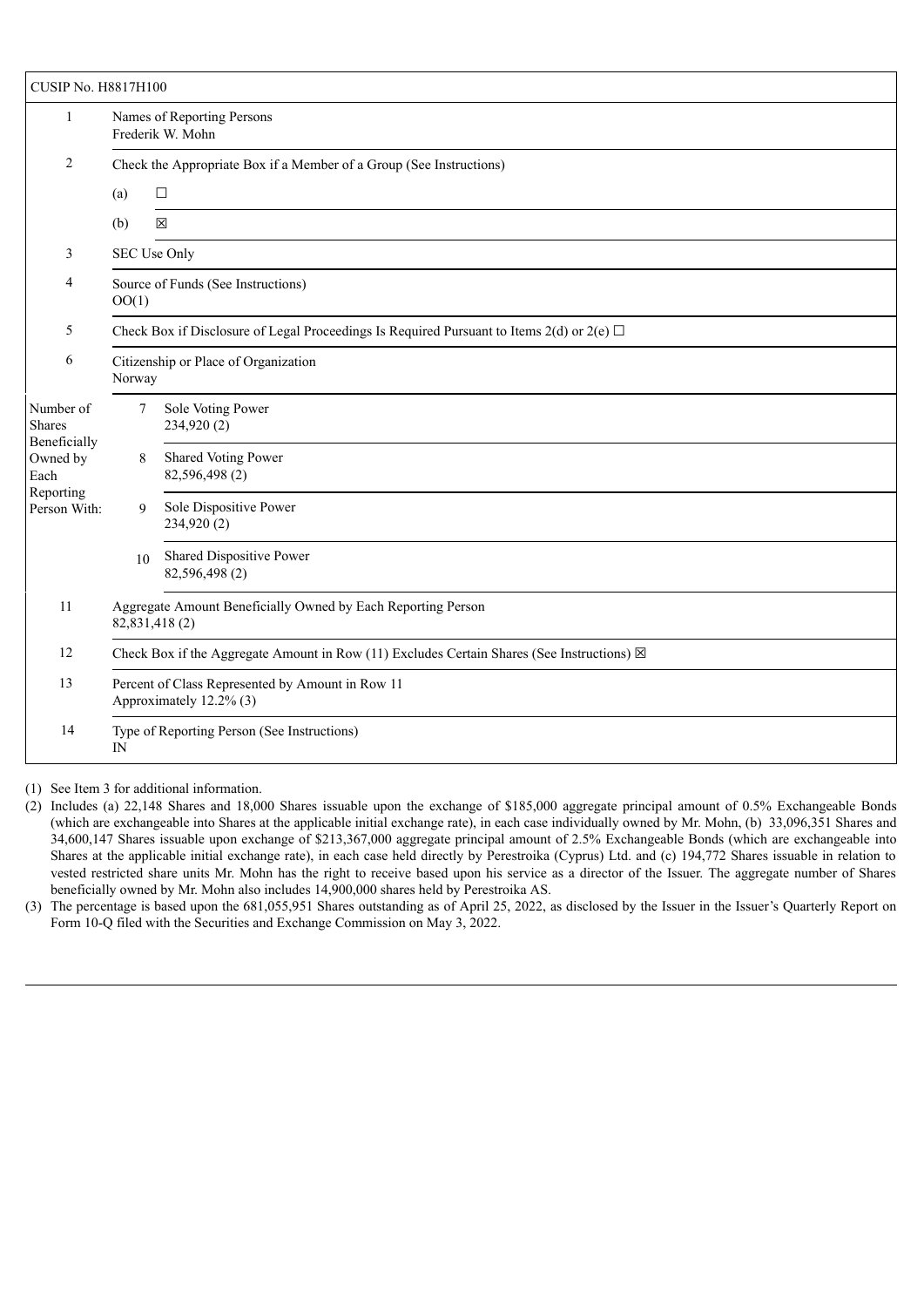| <b>CUSIP No. H8817H100</b>                                     |                                                                                                 |                                            |  |  |  |  |  |
|----------------------------------------------------------------|-------------------------------------------------------------------------------------------------|--------------------------------------------|--|--|--|--|--|
| 1                                                              | Names of Reporting Persons<br>Perestroika AS                                                    |                                            |  |  |  |  |  |
| 2                                                              | Check the Appropriate Box if a Member of a Group (See Instructions)                             |                                            |  |  |  |  |  |
|                                                                | (a)                                                                                             | $\Box$                                     |  |  |  |  |  |
|                                                                | (b)                                                                                             | $\boxtimes$                                |  |  |  |  |  |
| 3                                                              | SEC Use Only                                                                                    |                                            |  |  |  |  |  |
| 4                                                              | Source of Funds (See Instructions)<br>OO(1)                                                     |                                            |  |  |  |  |  |
| 5                                                              | Check Box if Disclosure of Legal Proceedings Is Required Pursuant to Items 2(d) or 2(e) $\Box$  |                                            |  |  |  |  |  |
| 6                                                              | Citizenship or Place of Organization<br>Norway                                                  |                                            |  |  |  |  |  |
| Number of<br><b>Shares</b><br>Beneficially<br>Owned by<br>Each | 7                                                                                               | Sole Voting Power<br>$\theta$              |  |  |  |  |  |
|                                                                | 8                                                                                               | Shared Voting Power<br>82,596,498 (2)      |  |  |  |  |  |
| Reporting<br>Person With:                                      | 9                                                                                               | Sole Dispositive Power                     |  |  |  |  |  |
|                                                                | 10                                                                                              | Shared Dispositive Power<br>82,596,498 (2) |  |  |  |  |  |
| 11                                                             | Aggregate Amount Beneficially Owned by Each Reporting Person<br>82,596,498 (2)                  |                                            |  |  |  |  |  |
| 12                                                             | Check Box if the Aggregate Amount in Row (11) Excludes Certain Shares (See Instructions) $\Box$ |                                            |  |  |  |  |  |
| 13                                                             | Percent of Class Represented by Amount in Row 11<br>Approximately 12.1% (3)                     |                                            |  |  |  |  |  |
| 14                                                             | Type of Reporting Person (See Instructions)<br>CO                                               |                                            |  |  |  |  |  |

(1) See Item 3 for additional information.

(2) Includes 33,096,351 Shares and 34,600,147 Shares issuable upon exchange of \$213,367,000 aggregate principal amount of 2.5% Exchangeable Bonds (which are exchangeable into Shares at the applicable initial exchange rate), in each case owned by Perestroika (Cyprus) Ltd.

(3) The percentage is based upon the 681,055,951 Shares outstanding as of April 25, 2022, as disclosed by the Issuer in the Issuer's Quarterly Report on Form 10-Q filed with the Securities and Exchange Commission on May 3, 2022.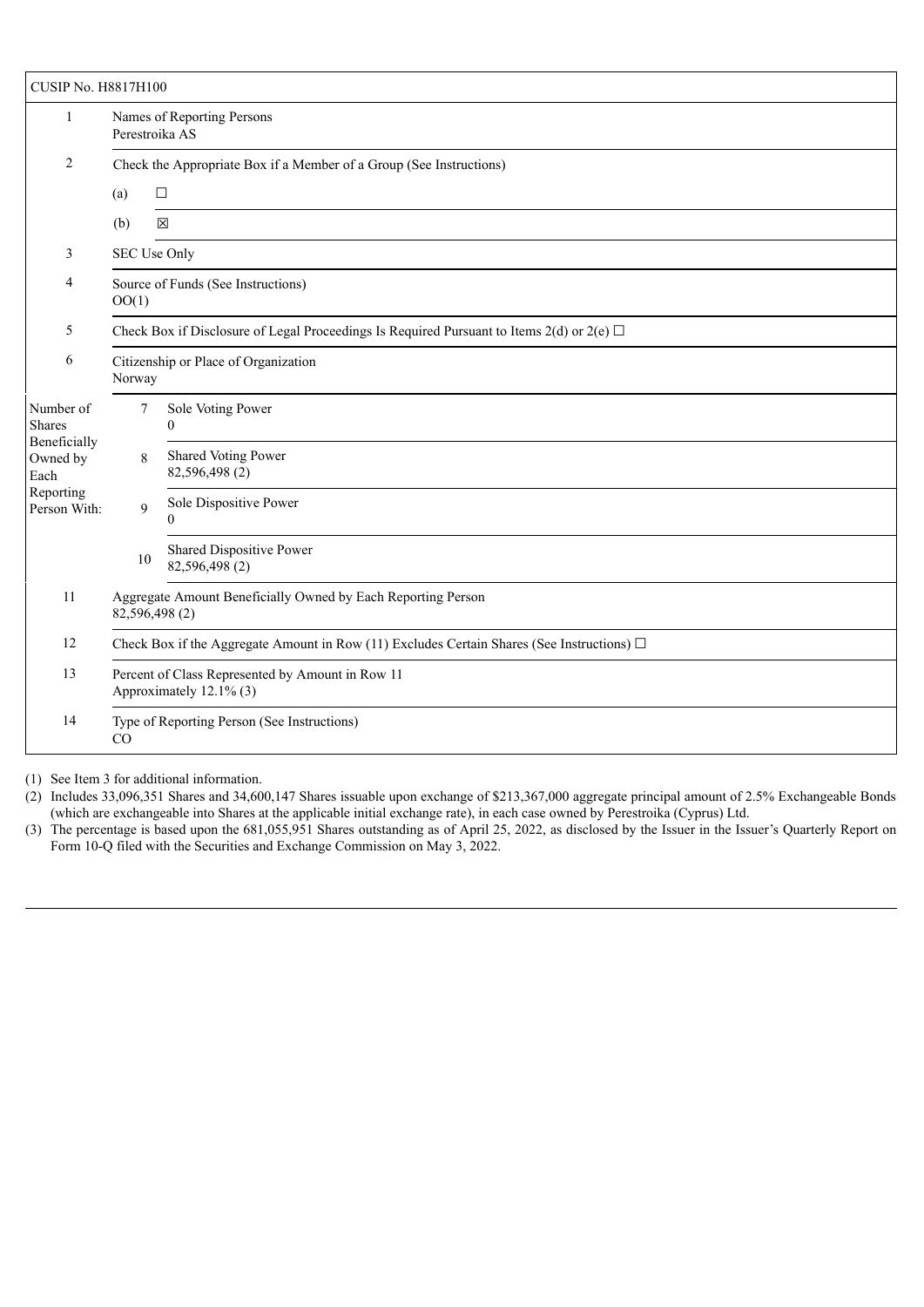| <b>CUSIP No. H8817H100</b>                                    |                                                                                                      |                                            |  |  |  |  |
|---------------------------------------------------------------|------------------------------------------------------------------------------------------------------|--------------------------------------------|--|--|--|--|
| 1                                                             | Names of Reporting Persons<br>Perestroika (Cyprus) Ltd.                                              |                                            |  |  |  |  |
| 2                                                             | Check the Appropriate Box if a Member of a Group (See Instructions)                                  |                                            |  |  |  |  |
|                                                               | (a)                                                                                                  | $\Box$                                     |  |  |  |  |
|                                                               | (b)                                                                                                  | $\boxtimes$                                |  |  |  |  |
| 3                                                             | SEC Use Only                                                                                         |                                            |  |  |  |  |
| 4                                                             | Source of Funds (See Instructions)<br>OO(1)                                                          |                                            |  |  |  |  |
| 5                                                             | Check Box if Disclosure of Legal Proceedings Is Required Pursuant to Items 2(d) or 2(e) $\Box$       |                                            |  |  |  |  |
| 6                                                             | Citizenship or Place of Organization<br>Cyprus                                                       |                                            |  |  |  |  |
| Number of<br><b>Shares</b>                                    | 7                                                                                                    | Sole Voting Power<br>$\Omega$              |  |  |  |  |
| Beneficially<br>Owned by<br>Each<br>Reporting<br>Person With: | 8                                                                                                    | Shared Voting Power<br>67,696,498 (2)      |  |  |  |  |
|                                                               | 9                                                                                                    | Sole Dispositive Power<br>0                |  |  |  |  |
|                                                               | 10                                                                                                   | Shared Dispositive Power<br>67,696,498 (2) |  |  |  |  |
| 11                                                            | Aggregate Amount Beneficially Owned by Each Reporting Person<br>67,696,498 (2)                       |                                            |  |  |  |  |
| 12                                                            | Check Box if the Aggregate Amount in Row (11) Excludes Certain Shares (See Instructions) $\boxtimes$ |                                            |  |  |  |  |
| 13                                                            | Percent of Class Represented by Amount in Row 11<br>Approximately 9.94% (3)                          |                                            |  |  |  |  |
| 14                                                            | Type of Reporting Person (See Instructions)<br>CO                                                    |                                            |  |  |  |  |

(1) See Item 3 for additional information.

(2) Includes 33,096,351 Shares and 34,600,147 Shares issuable upon exchange of \$213,367,000 aggregate principal amount of 2.5% Exchangeable Bonds (which are exchangeable into Shares at the applicable initial exchange rate).

(3) The percentage is based upon the 681,055,951 Shares outstanding as of April 25, 2022, as disclosed by the Issuer in the Issuer's Quarterly Report on Form 10-Q filed with the Securities and Exchange Commission on May 3, 2022.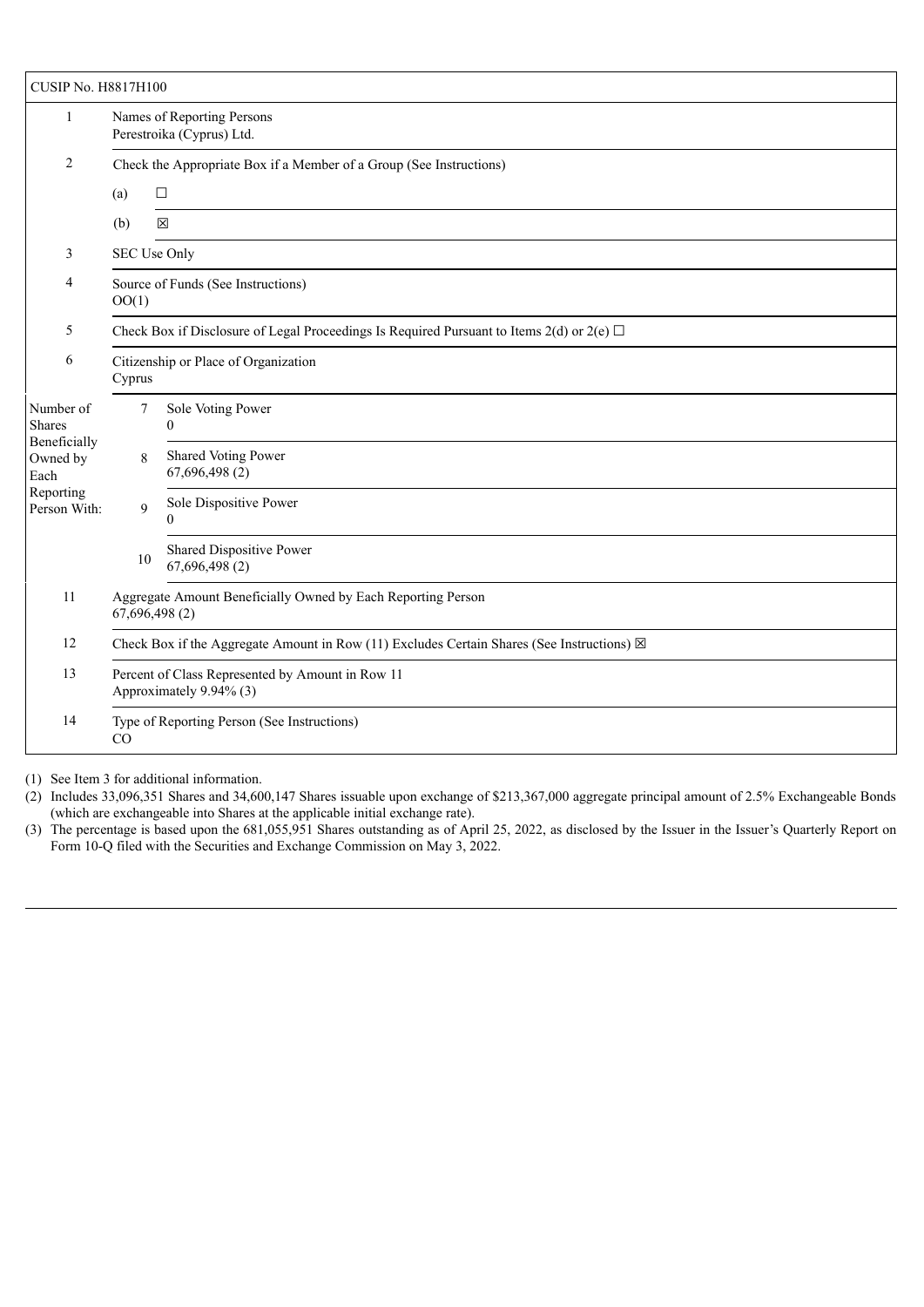This Amendment No. 6 to Schedule 13D (this "Amendment") relates to the shares, par value CHF 0.10 per share (the "Shares"), of Transocean Ltd., a company organized under the laws of Switzerland (the "Issuer"). This Amendment amends the statement on Schedule 13D previously jointly filed by Frederik W. Mohn ("Mr. Mohn"), Perestroika AS, a Norwegian private limited company, Perestroika (Cyprus) Ltd., a Cyprus private limited company and a wholly owned subsidiary of Perestroika ("Perestroika Sub"), with the Securities and Exchange Commission on June 24, 2021, as previously amended (the "Prior Schedule 13D"). As used herein, "Perestroika" refers to Mr. Mohn, Perestroika AS and Perestroika Sub. Unless set forth in this Amendment, all Items are unchanged from the Prior Schedule 13D. Capitalized terms used and not defined herein shall have the meanings ascribed to them in the Prior Schedule 13D.

#### **Item 5. Interest in Securities of the Issuer.**

Item 5 is deleted in its entirety and replaced with the following:

(a) The aggregate number and percentage of Shares (including Shares issuable upon the exchange of the 0.5% Exchangeable Bonds and the 2.5% Exchangeable Bonds at the applicable initial exchange rate) beneficially owned by the Reporting Persons are as follows (based upon 681,055,951 Shares outstanding as of April 25, 2022 as disclosed by the Issuer in the Issuer's Quarterly Report on Form 10-Q filed with the Securities and Exchange Commission on May 3, 2022):

- (i) Mr. Mohn beneficially owns 82,831,418 Shares, or approximately 12.2%.
- (ii) Perestroika AS beneficially owns 82,596,498 Shares, or approximately 12.1%; and
- (iii) Perestroika Sub beneficially owns 67,696,498 Shares, or approximately 9.94%.

(b)

Mr. Mohn has:

- (i) sole power to vote or direct the vote of 234,920 Shares;
- (ii) shared power to vote or direct the vote of 82,596,498 Shares;
- (iii) sole power to dispose or direct the disposition of 234,920 Shares; and
- (iv) shared power to dispose or direct the disposition of 82,596,498 Shares.

#### Perestroika AS has:

- (i) sole power to vote or direct the vote of 0 Shares;
- (ii) shared power to vote or direct the vote of 82,596,498 Shares;
- (iii) sole power to dispose or direct the disposition of 0 Shares; and
- (iv) shared power to dispose or direct the disposition of 82,596,498 Shares.

#### Perestroika Sub has:

- (i) sole power to vote or direct the vote of 0 Shares;
- (ii) shared power to vote or direct the vote of 67,696,498 Shares;
- (iii) sole power to dispose or direct the disposition of 0 Shares; and
- (iv) shared power to dispose or direct the disposition of 67,696,498 Shares.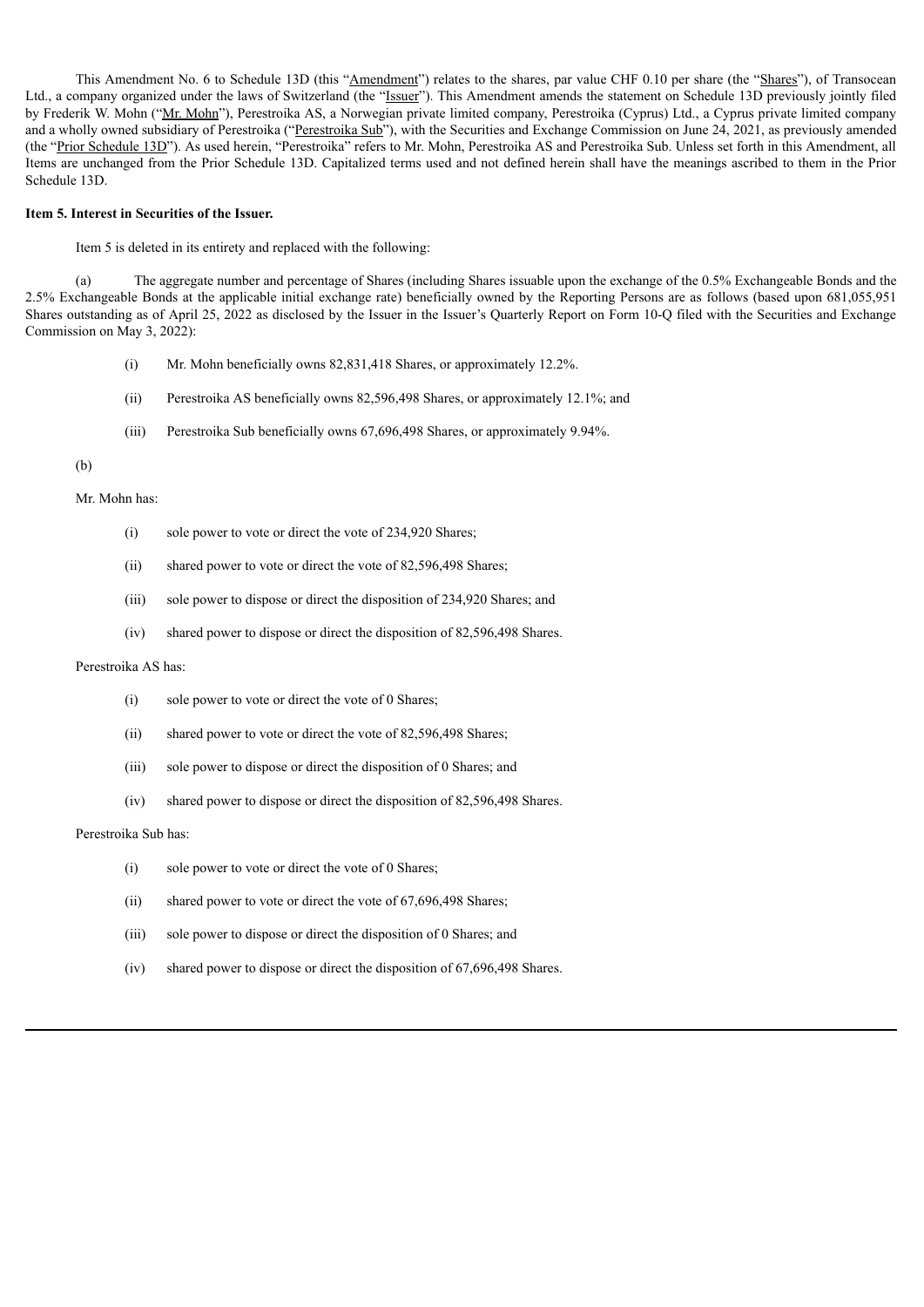(c) The table below specifies the date, amount and weighted average per share price of Shares purchased by Perestroika AS since the most recent filing of Schedule 13D by the Reporting Persons. All transactions reflected in the table below were effected in the open market on the New York Stock Exchange.

| <b>Reporting Person</b> | Trade Date   | <b>Number of Shares</b> | <b>Price Per Share</b> |         |
|-------------------------|--------------|-------------------------|------------------------|---------|
| PERESTROIKA AS          | May 13, 2022 | $\angle 000.000$        |                        | 3.75(1) |

<sup>(1)</sup> The price reported is the weighted average price. The shares were purchased in multiple transactions by Perestroika AS at prices ranging from \$3.55 to \$3.85 per share, inclusive. The Reporting Persons undertake to provide, upon request by the staff of the Securities and Exchange Commission, full information regarding the number of shares purchased at each separate price within the ranges set forth in this footnote.

(d) Except as set forth herein, no other person is known by the Reporting Persons to have the right to receive or the power to direct the receipt of dividends from, or the proceeds from the sale of, Shares and Exchangeable Bonds beneficially owned by the Reporting Persons.

(e) Not applicable.